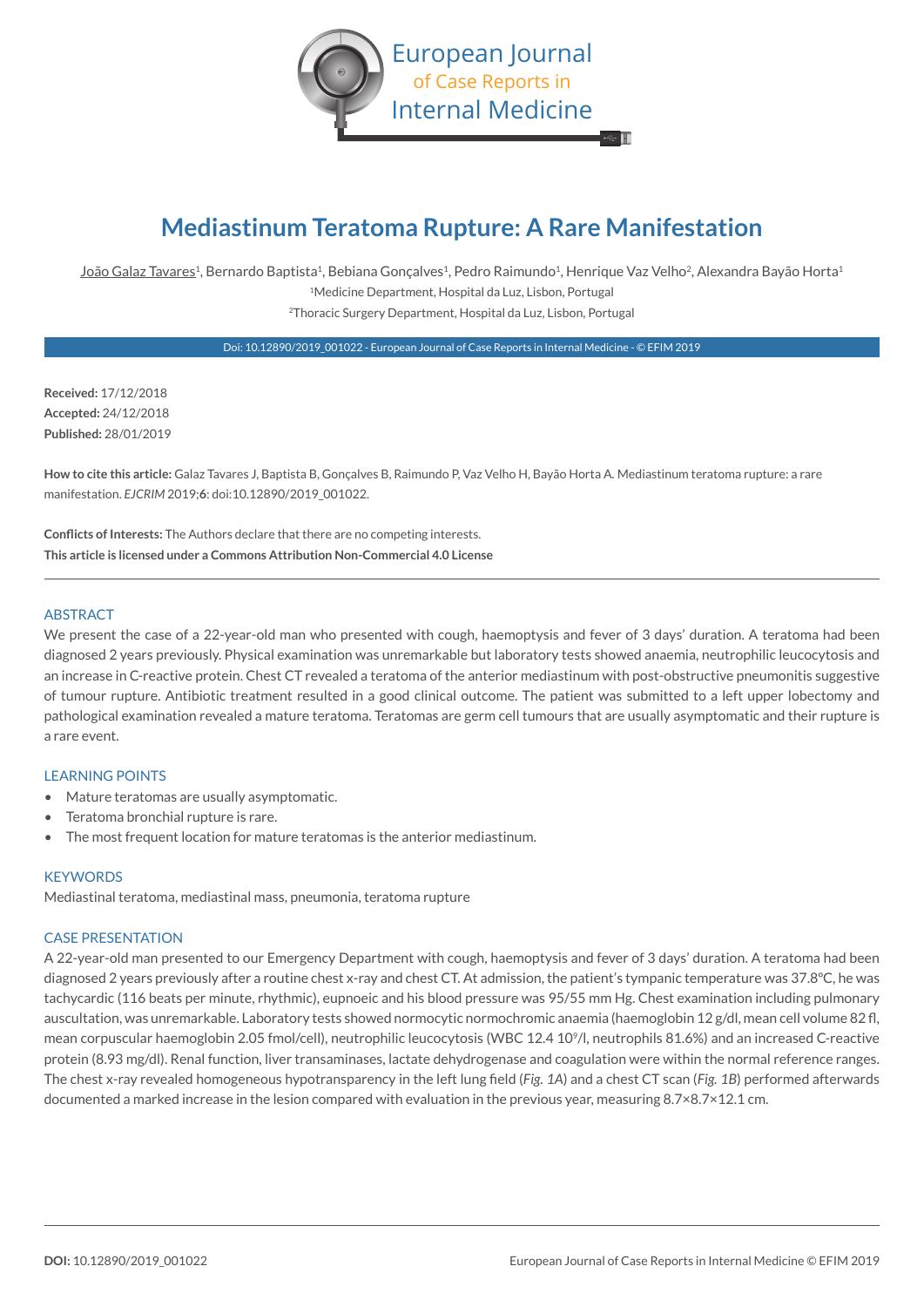



*Figure 1. (A) Admission x-ray with homogeneous hypotransparency in the left lung field. (B) Thorax CT showing a heterogeneous mass with extensive lipomatous content and foci of calcium density, compatible with a teratoma of the anterior mediastinum*

The mass was heterogeneous with extensive lipomatous content and foci of calcium density surrounded by a cystic component. The lesion was compatible with a teratoma of the anterior mediastinum.

An adjacent post-obstructive pneumonitis and signs compatible with bilateral alveolar haemorrhage were also evident, suggesting that the tumour had ruptured. The patient was started on antibiotic treatment with amoxicillin plus clavulanic acid and azithromycin. The blood cultures and pneumococcal and legionella urinary antigen tests were all negative. A good clinical and laboratory response to antibiotic therapy was observed.

After a multidisciplinary discussion, it was decided to submit the patient to an exploratory thoracotomy. A median sternotomy showed almost completely upper left lobe invasion (*Fig. 2*). Therefore, a left upper lobectomy was performed. The pathological examination revealed a mature, partially cystic teratoma (*Fig. 3*) with bronchial erosion and aspects of organizing pneumonia in the non-tumour lung parenchyma. The post-operative phase was uneventful and the patient was discharged from hospital 8 days after surgery. The patient remains asymptomatic at 1 year of follow-up.



*Figure 2. Surgery photo showing invasion of almost the entire upper left lobe by the tumour mass (left) and teratoma macroscopic appearance (right) with lipomatous (\*) and hairy (arrow) content.* 



*Figure 3. Mature teratoma histology with stratified squamous epithelium (\*) and intestinal type epithelium (\*\*). There is cartilaginous tissue (white arrows) and pancreatic tissue (red arrows)*